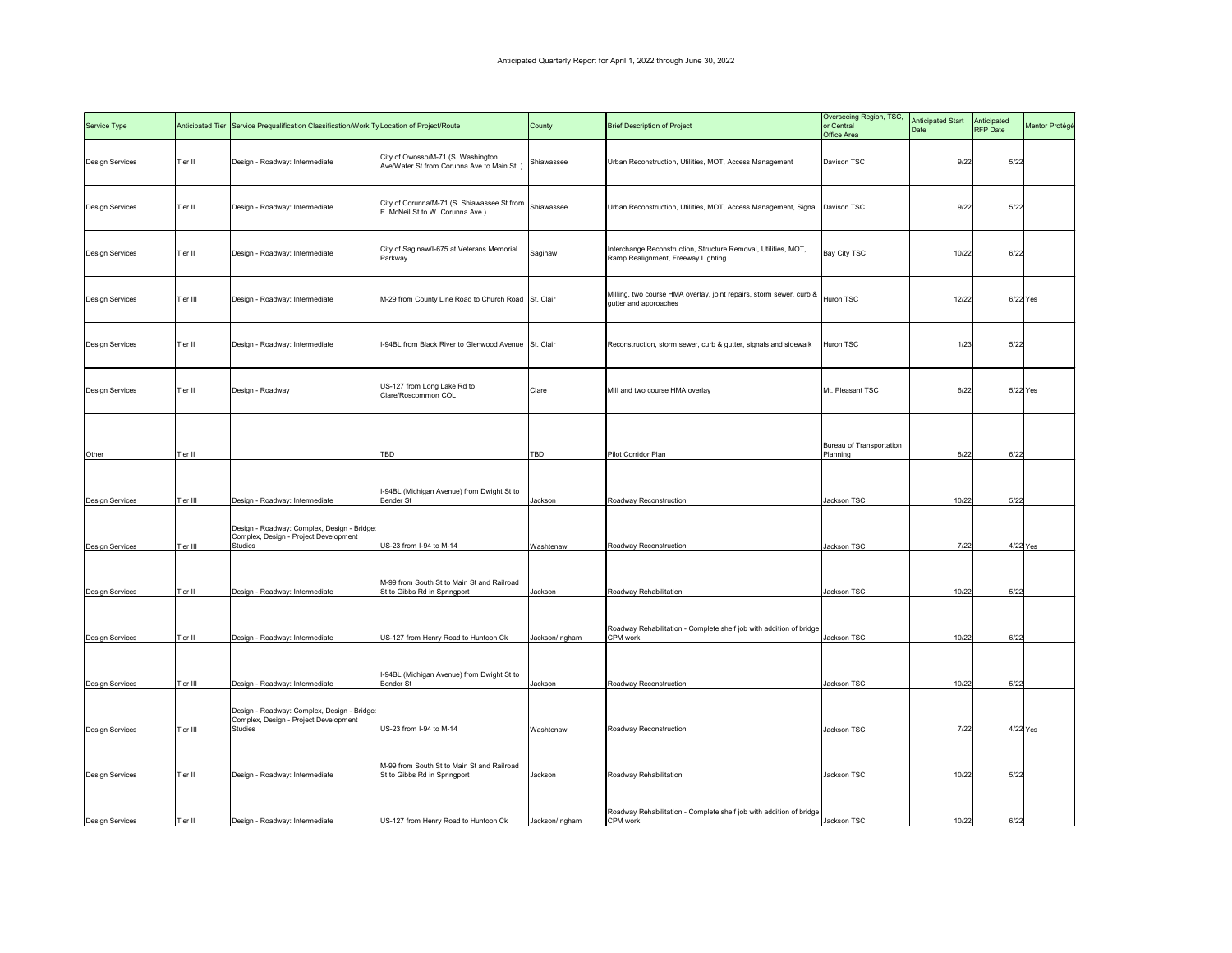| Service Type                 |          | Anticipated Tier Service Prequalification Classification/Work Ty Location of Project/Route |                                                                               | County            | <b>Brief Description of Project</b>                                                                                                                                                                                                                                                                                                  | Overseeing Region, TSC,<br>or Central<br><b>Office Area</b> | <b>Anticipated Start</b><br>Date | Anticipated<br><b>RFP</b> Date | Mentor Protégé |
|------------------------------|----------|--------------------------------------------------------------------------------------------|-------------------------------------------------------------------------------|-------------------|--------------------------------------------------------------------------------------------------------------------------------------------------------------------------------------------------------------------------------------------------------------------------------------------------------------------------------------|-------------------------------------------------------------|----------------------------------|--------------------------------|----------------|
|                              |          |                                                                                            |                                                                               | Lenawee/Hillsdale |                                                                                                                                                                                                                                                                                                                                      | Jackson TSC                                                 |                                  |                                |                |
| <b>Construction Services</b> | Tier III | <b>Full Construction Engineering</b>                                                       | US-223/US-127                                                                 |                   | Full CE                                                                                                                                                                                                                                                                                                                              |                                                             | 11/22                            |                                | 4/22 Yes       |
| Design Services              | Tier II  | Design - Roadway                                                                           | I-69 over Wood Rd., I-69 over Turner Rd., and<br>I-69 from Airport to US-127. | Ingham            | Bridge work and concrete patching on interstate                                                                                                                                                                                                                                                                                      | Lansing TSC                                                 | 5/22                             | 6/22                           |                |
| Design Services              | Tier II  | Design - Roadway: Intermediate                                                             | M-14 from I-94 to SB US-23                                                    | Washtenaw         | Roadway scoping                                                                                                                                                                                                                                                                                                                      | Region office                                               | 10/22                            | 10/22                          |                |
|                              |          |                                                                                            |                                                                               |                   |                                                                                                                                                                                                                                                                                                                                      |                                                             |                                  |                                |                |
| Construction Services        | Tier III | Construction Engineering: Roadway                                                          | US-12 & M-51                                                                  | Berrien           | Bridge Removal and Road Rehabilitation                                                                                                                                                                                                                                                                                               | Kalamazoo TSC                                               | 3/23                             |                                | 4/22 Yes       |
| Construction Services        | Tier III | Construction Engineering: Roadway                                                          | I-94WB from Hennessy to I-196                                                 | <b>Berrien</b>    | Multiple course overlay                                                                                                                                                                                                                                                                                                              | Kalamazoo TSC                                               | 3/23                             |                                | $5/22$ Yes     |
|                              |          |                                                                                            |                                                                               |                   |                                                                                                                                                                                                                                                                                                                                      |                                                             |                                  |                                |                |
| <b>Construction Services</b> | Tier II  | Construction Engineering: Roadway                                                          | I-196BL & Phoenix Rd                                                          | Van Buren         | Concrete Road Rehabilitation                                                                                                                                                                                                                                                                                                         | Kalamazoo TSC                                               | 3/23                             |                                | $5/22$ Yes     |
| Design Services              | Tier II  | Design - Roadway: Intermediate                                                             | West Main (formerly M-43) between 10th<br><b>Street and Drake Road</b>        | Kalamazoo         | Widening for turn lanes, intersection and interchange ramp<br>improvements                                                                                                                                                                                                                                                           | Kalamazoo TSC                                               | 10/22                            |                                | 5/22 Yes       |
|                              |          |                                                                                            |                                                                               |                   |                                                                                                                                                                                                                                                                                                                                      |                                                             |                                  |                                |                |
| <b>Construction Services</b> | Tier III | Construction Engineering: Roadway                                                          | Britain Ave to Puetz Road                                                     | <b>Berrien</b>    | <b>Freeway Reconstruction</b>                                                                                                                                                                                                                                                                                                        | Coloma Business Office                                      | 11/22                            |                                | 4/22 Yes       |
| Construction Services        | Tier II  | Construction Inspection: Roadway                                                           | Various                                                                       | Van Buren/Berrien | As-Needed Inspection Services                                                                                                                                                                                                                                                                                                        | Coloma Business Office                                      | 4/23                             |                                | 7/22 Yes       |
|                              |          |                                                                                            |                                                                               |                   |                                                                                                                                                                                                                                                                                                                                      |                                                             |                                  |                                |                |
| Construction Services        | Tier III | Construction Inspection: Roadway                                                           | Various                                                                       | <b>Berrien</b>    | Multi-course HMA overlay                                                                                                                                                                                                                                                                                                             | Coloma Business Office                                      | 4/23                             |                                | 5/22 Yes       |
| <b>Construction Services</b> | Tier III | Construction Inspection: Roadway                                                           | I-696 from I-275 to Lahser                                                    | Oakland           | Reconstruct, Rebuilding Michigan project                                                                                                                                                                                                                                                                                             | Oakland TSC                                                 | 7/22                             |                                | $4/22$ TBD     |
|                              |          |                                                                                            |                                                                               |                   | Reconstruction of the US-31/3-Mile Rd intersection. Work includes<br>construction of a second left turn lane from WB US-31 onto SB 3-<br>Mile Rd. Work also includes access management and signal<br>improvements, including the construction of a new approach to<br>accommodate the relocation of the State Park Beach driveway to |                                                             |                                  |                                |                |
| Design Services              | Tier II  | Design - Traffic: Capacity & Geometrics Analys US-31                                       |                                                                               |                   | Grand Traverse County align with 3-Mile Rd in East Bay Twp, Grand Traverse County.                                                                                                                                                                                                                                                   | Traverse City TSC                                           | 5/22                             |                                | 4/22 Yes       |
| Design Services              | Tier II  | Design - Roadway: Intermediate                                                             | $M-22$                                                                        | Leelanau County   | Reconstruction of M-22 from Hilltop Road to Village of Suttons Bay. Traverse City TSC                                                                                                                                                                                                                                                |                                                             | 6/22                             | 5/22                           |                |
|                              |          |                                                                                            |                                                                               |                   | New shared-use path construction. Construction of Segment 9 of<br>the Sleeping Bear Heritage Trail which is approximately 4.3 miles<br>long. Proposed trail is a 10 foot wide hot mix asphalt pathway with<br>approximately 0.35 miles of timber boardwalk construction,                                                             |                                                             |                                  |                                |                |
| Design Services              | Tier II  | Design: Landscape Architecture                                                             | $M-22$                                                                        | Leelanau County   | crushed stone trail across historic district, and retaining walls.                                                                                                                                                                                                                                                                   | <b>Traverse City TSC</b>                                    | 7/22                             | 6/22                           |                |
| <b>Construction Services</b> | Tier III | Construction Inspection: Roadway                                                           | I-94 from 8 Mile Rd to 11 Mile Rd                                             | Macomb            | 3.44 mile of urban freeway reconstruction including ITS, safety,<br>traffic signal, drainage, and utility improvements with bridge CPM<br>work at 13 locations                                                                                                                                                                       | Macomb                                                      | 10/22                            | 4/22                           |                |